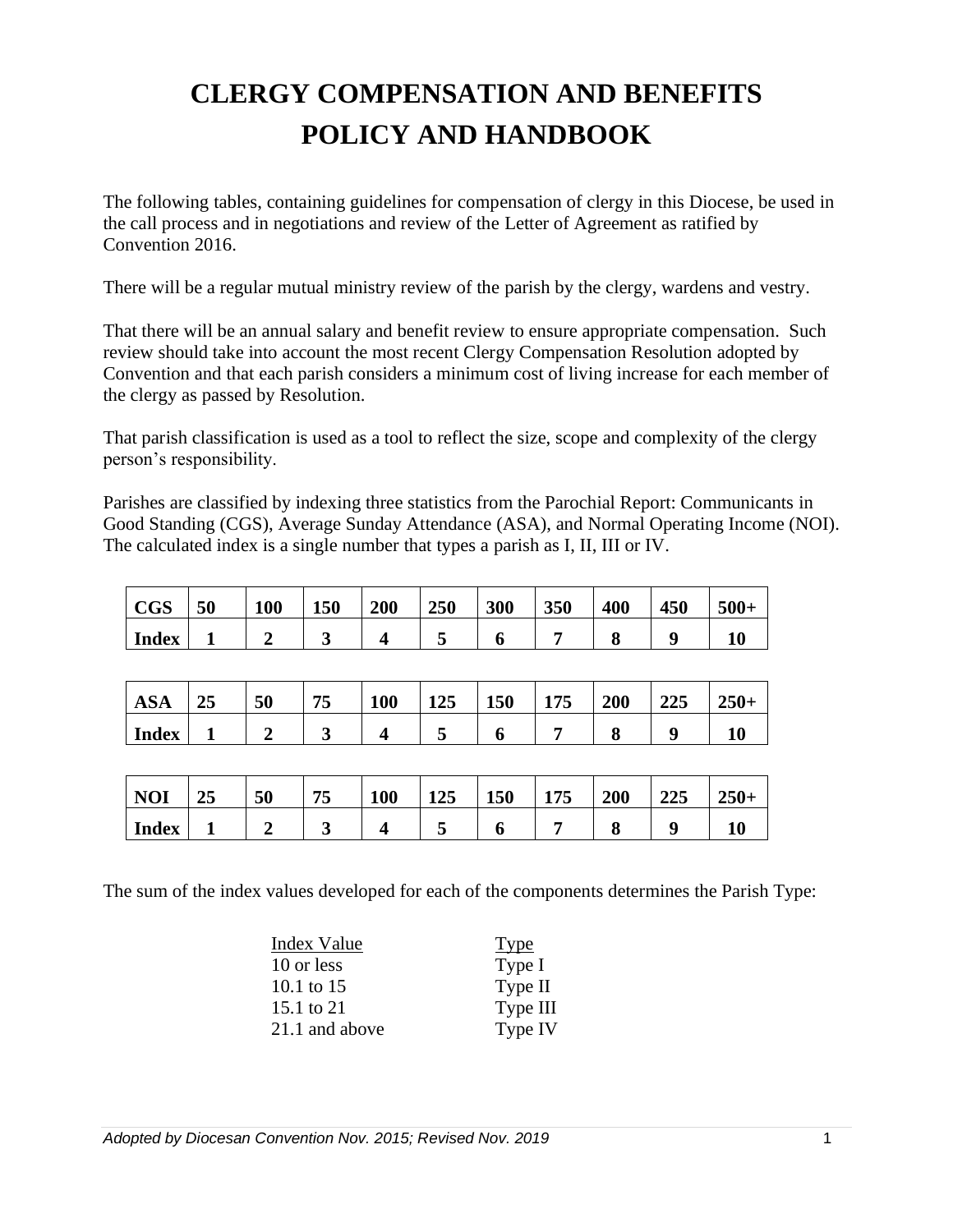| Index calculation:                                                                                  | <b>Bracket</b> | Index   |
|-----------------------------------------------------------------------------------------------------|----------------|---------|
| Select from the table values that bracket the reported amount. E.g.; 325                            | $300 - 350$    | $6 - 7$ |
| Subtract lower bracket number from reported value<br>$325 - 300 = 25$                               |                |         |
| Divide the resulting value, 25, by the spread in the bracket, 50. Add resulting value, .5, to lower |                |         |
| index $= 6.5$ .                                                                                     |                |         |

Parish Example:

|                             | Reported  |                | Index |
|-----------------------------|-----------|----------------|-------|
| <b>Parochial Statistics</b> | Amount    | <b>Bracket</b> | Value |
| <b>CGS</b>                  | 325       | $300 - 350$    | 6.5   |
| ASA                         | 175       | $175 - 200$    | 7     |
| <b>NOI</b>                  | \$160,000 | $150 - 175$    | 6.4   |
|                             | Total     |                | 19.9  |

The three indices added together equal 19.9, a parish classification of Type III.

A salary range is provided for each parish Type. The range enables a parish to call a new priest and to recognize existing clergy's performance and length of service.

Guidelines for base cash salary (does not include housing or utilities):

|          | <u>Range</u>       |
|----------|--------------------|
| Type I   | $$40,238 - 55,527$ |
| Type II  | $46,942 - 64,780$  |
| Type III | $53,641 - 74,021$  |
| Type IV  | $61,530 - 83,287$  |

### **FULL-TIME CLERGY**

The clergy shall be paid at least the minimum base cash salary for the appropriate salary range.

The following additional benefits will be part of the total compensation for all full-time clergy:

- 1. Half of the self-employment tax liability (currently 15.3%) on the following amounts: (cash salary  $+$  fair rental value of rectory  $+$  utilities) if church owned housing is provided, or (cash salary  $+$  cash housing allowance) if church owned housing is not provided. The Diocesan Board shall undertake the implementation of any revisions or change of laws that affect employee contributions in self-employment tax as they may relate to clergy as part of clergy reimbursement.
- 2. If housing is provided, the priest shall have full and exclusive use of the property.
- 3. Reimbursement for all tolls, parking fees and mileage at current IRS rate.
- 4. Participation in one of the Denominational Health Plans available in the Diocese, unless the cleric elects the Employee Opt Out Option provided by the Denominational Health Plan Model.
- 5. Participation in Workers' Compensation insurance.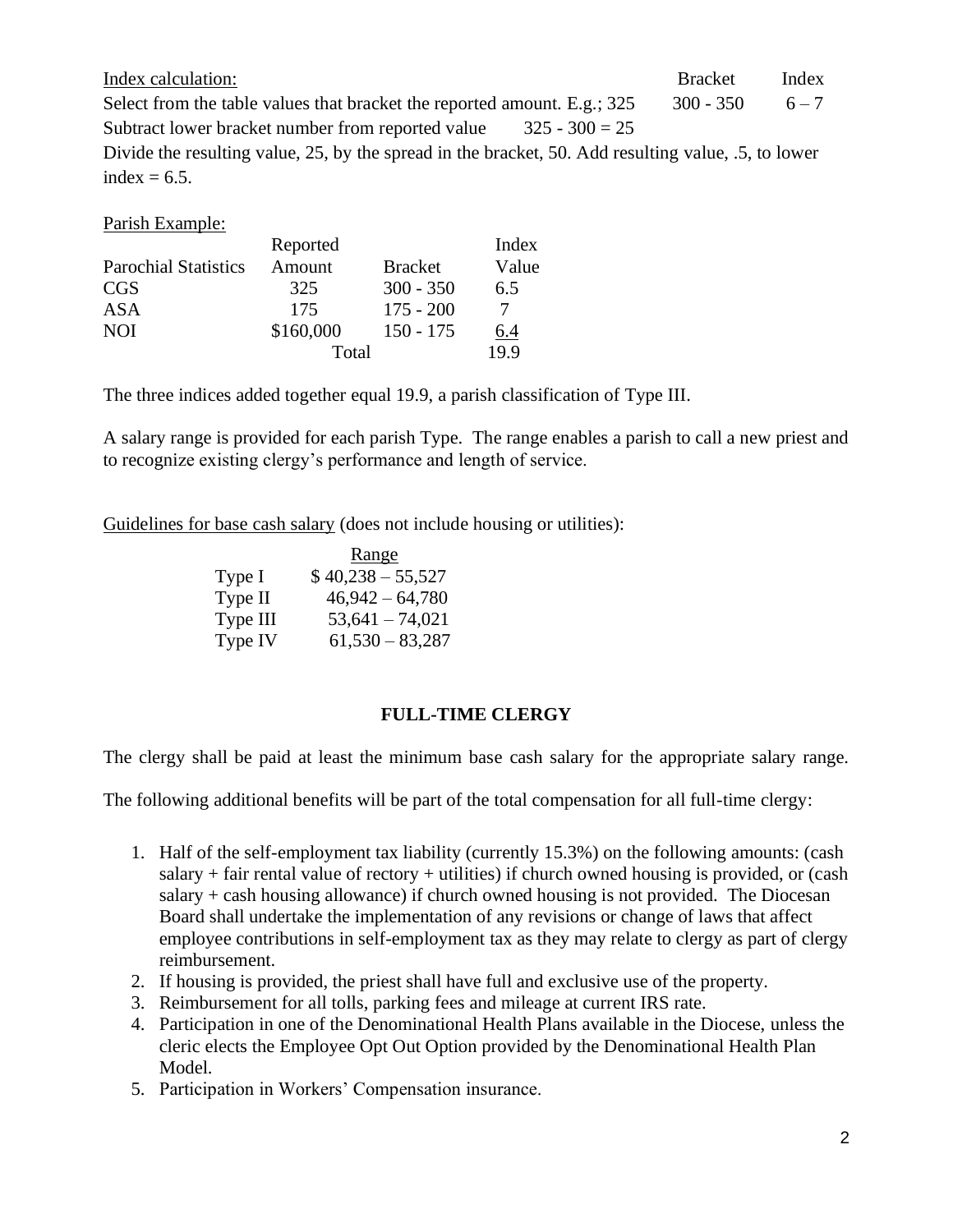- 6. The following periods of leave at full compensation:
	- a. Annual Vacation of four weeks, including five Sundays. Vacation time shall not be cumulative and may not be carried forward into a succeeding year, unless by previous arrangement under extenuating circumstances, as arranged with and approved by the Wardens.
	- b. New Year's Day, Martin Luther King Jr. Birthday, Presidents' Day, Memorial Day, Independence Day, Labor Day, Columbus Day, Veterans Day, Thanksgiving, and Christmas) to be taken in cooperation with the needs of the parish as negotiated with the wardens.
	- c. Professional Development Leave at the rate of two weeks per year, including one Sunday.
	- d. The Rector shall be eligible for a Sabbatical time after the sixth year of service, and every sixth year thereafter. A Sabbatical time is three (3) months in length, and not more than (4) months, if the Rector elects to append /his/her vacation time to extend the Sabbatical for the fourth month. It is agreed that, following a sabbatical, the Rector will remain in his/her position for at least twelve months. The Rector must notify the Bishop six (6) months prior to taking a Sabbatical leave.
	- e. Clergy Sick Leave Policy If illness or injury inhibits the rector's performance or causes the rector to be absent on a Sunday morning, a warden shall be notified. The wardens are to be dually concerned with the rector and parish's health. If repeated or chronic absence of the rector becomes a factor in the life of the parish, then the rector, a warden or both shall notify the Bishop.
- 7. An equity allowance over and above stated compensation for clergy residing in churchowned housing in order to reduce the adverse economic impact of not accumulating equity in a house.
- 8. Relocation expenses at a cost not to exceed the estimate provided by the moving company contracted by the Diocese.

## **PART TIME CLERGY**

The part-time clergy shall be paid at least the minimum base cash salary for the appropriate salary range multiplied by the percentage defined in the letter of agreement.

The following additional benefits will be part of the total compensation for all part-time clergy:

- 1. Half of the self-employment tax liability (currently 15.3%) on the following amounts: (cash salary  $+$  fair rental value of rectory  $+$  utilities) if church owned housing is provided, or (cash salary + cash housing allowance) if church owned housing is not provided. The Diocesan Board shall undertake the implementation of any revisions or change of laws that affect employee contributions in self-employment tax as they may relate to clergy as part of clergy reimbursement.
- 2. If housing is provided, the priest shall have full and exclusive use of the property.
- 3. Reimbursement for all tolls, parking fees and mileage at current IRS rate.
- 4. Participation in one of the Denominational Health Plans available in the Diocese, for those who are eligible for health insurance, unless the cleric elects the Employee Opt Out Option provided by the Denominational Health Plan Model. The minimum contribution by the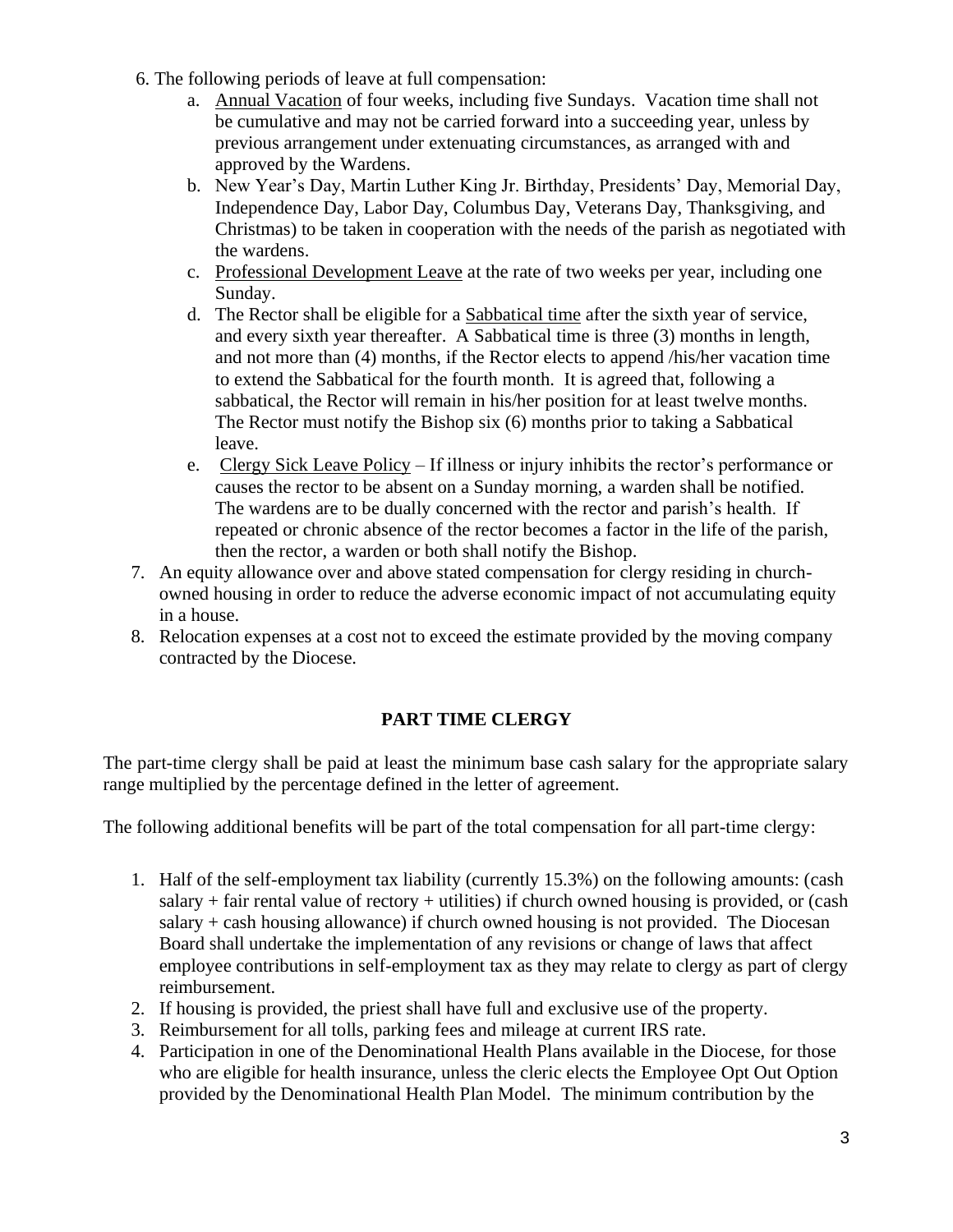parish shall equal the contribution for the available Standard Health Plan times the percentage used in determining cash salary.

- 5. Participation in Workers' Compensation insurance.
- 6. The following periods of leave at full compensation:
	- a. Annual Vacation of four weeks, including five Sundays. Vacation time shall not be cumulative and may not be carried forward into a succeeding year, unless by previous arrangement under extenuating circumstances, as arranged with and approved by the Wardens.
	- b. New Year's Day, Martin Luther King Jr. Birthday, Presidents' Day, Memorial Day, Independence Day, Labor Day, Columbus Day, Veterans Day, Thanksgiving, and Christmas to be taken in cooperation with the needs of the parish as negotiated with the wardens.
	- c. Personal Development Leave at the rate of two weeks per year, including one Sunday.
	- d. The Rector shall be eligible for a Sabbatical time after the sixth year of service, and every sixth year thereafter. A Sabbatical time is three (3) months in length, and not more than (4) months, if the Rector elects to append /his/her vacation time to extend the Sabbatical for the fourth month. It is agreed that, following a sabbatical, the Rector will remain in his/her position for at least twelve months. The Rector must notify the Bishop six (6) months prior to taking a Sabbatical leave.
	- e. Clergy Sick Leave Policy If illness or injury inhibits the rector's performance or causes the rector to be absent on a Sunday morning, a warden shall be notified. The wardens are to be dually concerned with the rector and parish's health. If repeated or chronic absence of the rector becomes a factor in the life of the parish, then the rector, a warden or both shall notify the Bishop.
- 7. An equity allowance over and above stated compensation for clergy residing in churchowned housing in order to reduce the adverse economic impact of not accumulating equity in a house.
- 8. Relocation expenses at a cost not to exceed the estimate provided by the moving company contracted by the Diocese.

### **PARISH PRIEST**

This title replaces "long-term supply". It is used when the cleric has fewer responsibilities than either full or part time clergy and the cleric is the only one the parish has. There should be a written agreement specifying the expectations of the cleric and of the parish both as to duties and compensation. Here are some of the issues to be considered. Is the cleric responsible only for Sunday services? Weddings? Funerals? Pastoral and/or administrative duties. If the latter, what kinds and is there a limit on the number of hours a week? The following compensation table should guide the amount of compensation provided.

The following be established as minimum compensation for a Parish Priest:

| One service:             | \$130 |
|--------------------------|-------|
| Two services same day:   | \$155 |
| Three services same day: | \$180 |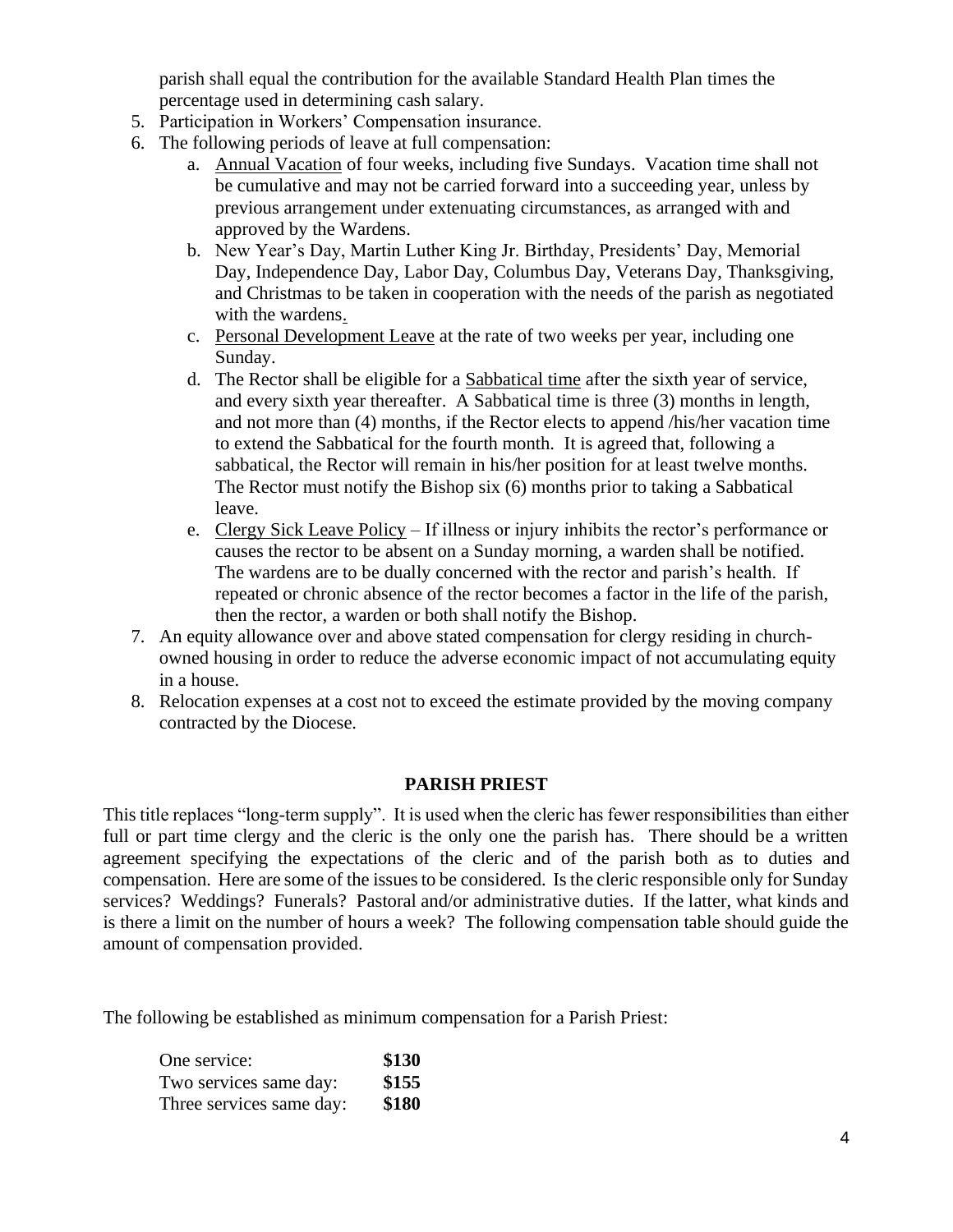Pastoral/Admin Care: **\$ 55 an hour** Travel reimbursement at IRS rate

Guidelines for implementing Parish Priest compensation:

Since these are minimum amounts, clergy and parishes may negotiate higher rates.

Weddings:

- **\$130** for the wedding service.
- **\$55** per hour for marriage preparation
- **\$105** for the rehearsal
- Travel reimbursement
- Each parish is encouraged to determine whether or not to pass these fees along to those being married.

Funerals:

- **\$130** for the service
- **\$55** per hour for pastoral work and service preparation with the family
- Travel reimbursement
- Any fee from the funeral home gets subtracted from the above fees; any honorarium from the family does not.

## **SUPPLY CLERGY**

Normally, this situation occurs when regular parish clergy are on vacation or otherwise unavailable for services. Parish clergy and supply clergy should discuss in advance whether or not the supply would provide pastoral/administrative care in addition to services. If the supply cleric is replacing one parish cleric who takes services at more than one place on the same day, the multiple service rates below apply.

The following be established as minimum compensation for Supply Clergy:

One service: **\$130** Two services same day: **\$155** Three services same day: **\$180** Pastoral/Admin Care: **\$ 55** an hour Travel reimbursement at IRS rate

Guidelines for implementing supply clergy compensation:

Since these are minimum amounts, clergy and parishes may negotiate higher rates.